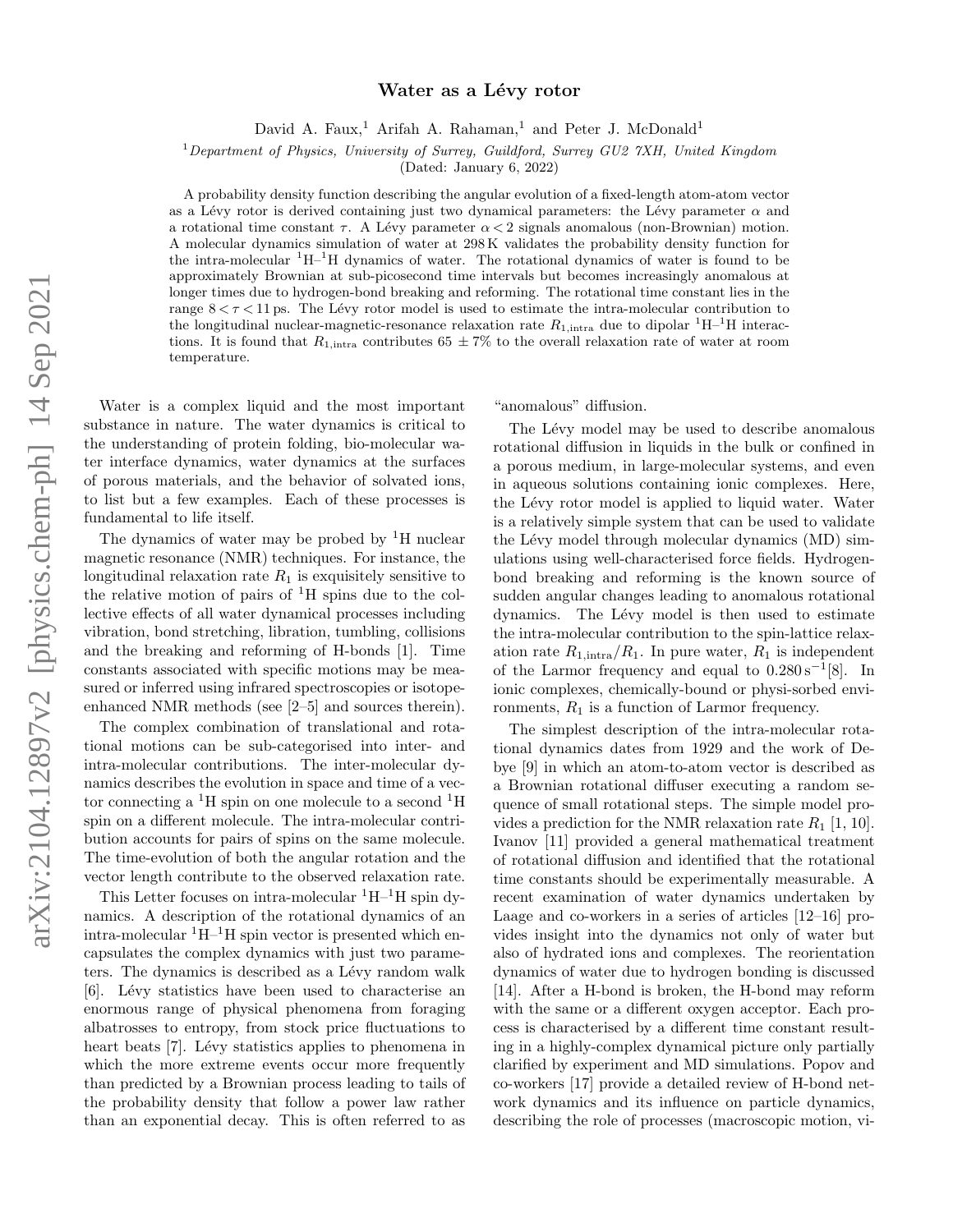brational modes, libration) on multiple timescales up to 10 THz.



FIG. 1. The Lévy model accommodates non-Brownian rotation dynamics such as H-bond breaking and reforming, illustrated top left by three water molecules with a H-bond (dashed line) which breaks and reforms with a different water molecule (top right). Below, a coordinate system places one H-atom of a water molecule at the origin. The second H-atom is a fixed distance a from the first and shown on the surface of a sphere of radius a. The <sup>1</sup>H–<sup>1</sup>H vector at  $t = 0$ is labeled  $r_0$ . Rapid small angular movements of the  ${}^{1}H-{}^{1}H$ vector (solid lines) are punctuated by sudden large angular changes (dotted arrows). An example  ${}^{1}H-{}^{1}H$  vector at time t is labeled **r**. The smallest angle between  $\mathbf{r}_0$  and **r** is  $\psi$ .

The Lévy model for a water molecule is illustrated in Fig. 1. The vector  $\mathbf{r}_0$  connects the two H atoms in a single water molecule at time  $t=0$  and is of fixed length a. The water molecule is in motion and the vector r changes direction (but not length) as a function of time. The angle  $\psi$  is the smallest angle between the two vectors  $\mathbf{r}_0$ and **r** at time t. Small fluctuations of angle  $\psi$  may be described by Brownian dynamics. Occasionally the rotor undergoes a large change of angle which might be due to H-bond breaking and reforming with a different water molecule. The process then repeats with the angular evolution of r described as a Lévy rotor. This picture is seen in MD simulations of supercooled liquids [3, 18] and in polymer systems[19].

The key result of this Letter is the derivation of a timedependent angular probability density function  $P(\psi, t)$  of a fixed-length rotor that captures the anomalous diffusion as a Lévy random walk and which fully accounts for the angular boundary conditions;  $\psi$  cannot take values less than zero or greater than  $\pi$ . The derivation is presented as Supplementary Material. The result is

$$
P(\psi, t) = N(t) \left[ 1 + 2 \sum_{p=1}^{\infty} e^{-p^{\alpha} t/\tau} \cos p\psi \right]
$$
 (1)

2

where  $\tau$  is a characteristic rotational time constant and  $N(t)$  is a normalisation constant (found in the Supplementary Material). The Lévy parameter  $\alpha$  is a measure of the departure from Brownian motion. If  $\alpha = 2$ , Brownian rotational dynamics is recovered. Anomalous diffusion is associated with  $\alpha < 2$  with  $\alpha = 1$  a special case of Cauchy-Lorentz dynamics. The rotational time constant  $\tau$  in Eq. (1) is defined differently to time constants bearing the same name in previous work. Here,  $\tau/2$  is the average time taken for a rotor to move through an angle of one radian.

The time-dependent probability density function of Eq. (1) fully accounts for angular boundary conditions and has broad applicability. For example,  $P(\psi, t)$  may be used to describe both Brownian or anomalous rotational motion of any vector connecting atom pairs in single molecules such as those containing paramagnetic markers for image enhancement in medical and biological research, or for rotors connecting aqueous ions and atoms in its first hydration shell.

The validity of the expression for  $P(\psi, t)$  was checked using MD simulation for water. All MD simulations rely on force fields that describe the intra-molecular and intermolecular interactions between atom types. The flexible extended single-point charge (SPC/E) force field [20] was chosen because it has been widely used in previous MD studies supporting NMR experimentation [2, 3, 21]. The MD model using the SPC/E force field incorporates fully-flexible bonds including angular vibration and bond stretching. The LAMMPS package was used for all simulations [22]. A system of 13500 water molecules in a cubic box was pre-equilibrated to a temperature of 298 K and zero pressure under isothermal and isobaric conditions. The simulation temperature was controlled using the Hoover thermostat [23] and periodic boundary conditions were applied. The data gathering used the NVT (constant number of particle, volume and temperature) ensemble for a time period of 100 ps with atomic positions recorded at 1 ps intervals.



FIG. 2. The figure presents the probability density function  $P(\psi, t)$  sin  $\psi$  obtained from MD simulations (symbols). The Lévy model (solid lines) and Brownian models (dashed lines: 5 ps and 15 ps only for clarity) are obtained using Eq. (1).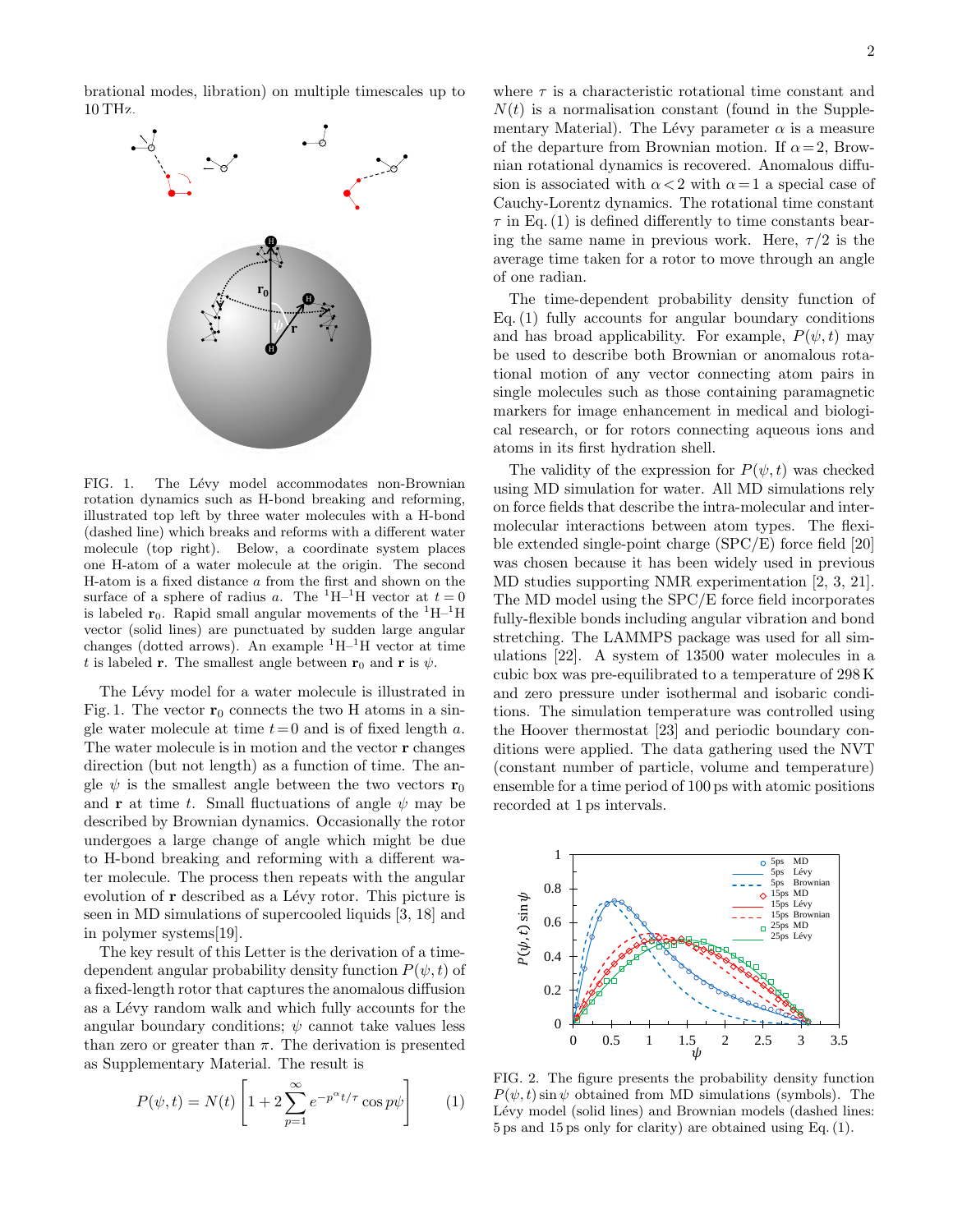The probability density function  $P(\psi, t) \sin \psi$  is computed for times  $t = 0.01-25$  ps using Eq. (1) and fit to the distribution obtained from MD simulation. The optimum fit as judged by minimising the least-squared deviation to provide  $\alpha$  and  $\tau$ . Figure 2 compares the evolutions at  $t= 5, 15$  and 25 ps. The distributions for a Brownian rotor provide a poor match to the MD results. By contrast, the Lévy model of Eq.  $(1)$  provides excellent fits confirming that the rotational dynamics of water is anomalous.

The results for  $\alpha$  and  $\tau$  are presented in Fig. 3. As anticipated,  $\alpha \rightarrow 2$  at very short time intervals indicating Brownian rotational dynamics with small angular changes characterised by a picosecond time constant. The rotational motion becomes increasingly anomalous for longer time intervals due to large changes in angle associated with H-bond breaking and reforming causing  $\alpha$ to decrease.  $\alpha$  attains a constant value of approximately 0.8 for time intervals in excess of 15 ps. The mean values of  $\alpha$  and  $\tau$  were found from time intervals 18 ps to 25 ps inclusive to be  $\bar{\alpha} = 0.82 \pm 0.12$  and  $\bar{\tau} = 8.5 \pm 0.4$  ps with 95% confidence.



FIG. 3. The figure presents the Lévy parameter  $\alpha$  and rotational time constant  $\tau$  obtained from fits to MD results using Eq. (1) for time intervals  $t = 0.01$  ps and 1–25 ps.

Infrared (IR) spectroscopy may be used to measure rotational time constants in water. An O–H bond switching time of approximately 2.5 ps is suggested from both experiment and MD [4]. Ultrafast 2D IR vibrational-echo chemical-exchange spectroscopy has been used to measure an anion-oxygen H-bond switching time constant of 6.5 ps [24]. The rotational time constant  $\bar{\tau}/2 \approx 4$  ps found here corresponds to the characteristic time for an angular change of 1 radian, approximately the H-bond switching angle, and is consistent with the experimental values.

Experimental <sup>1</sup>H NMR relaxometry of water measures  $R_1$  but cannot resolve the individual dynamic components that contribute to the relaxation rate. In a model, however, the contributions of the intra-molecular and inter-molecular components may be separately estimated. The intra-molecular contribution is associated with the rotation of the fixed-length  ${}^{1}H-{}^{1}H$  vector in the applied magnetic field and the inter-molecular contribu-

tion is due to the relative translational motion of pairs of <sup>1</sup>H spins on different molecules and includes changes in both vector length and angle. The rotational time constant  $\tau$  presented in Fig. 3 as a function of time interval characterises the average intra-molecular  ${}^{1}H-{}^{1}H$  bond rotation due to all dynamical processes.

Equation (1) supplies an excellent description of the rotational dynamics of any vector r of fixed length a connecting two hydrogen nuclei in water as a Lévy rotor in terms of just two parameters,  $\alpha$  and  $\tau$ . Equation (1) is used to estimate the intra-molecular contribution to the longitudinal relaxation rate  $R_1$  of pure water. The room temperature relaxation rate for pure water was studied extensively by  ${}^{1}$ H NMR relaxometry from the 1950's to the 1970's. Consistent values of  $R_1$  were achieved once the contribution of dissolved oxygen had been identified and removed. Krynicki [8] summarised the collective data for air-free pure water at room temperature. The roomtemperature relaxation rate interpolated from the figure 1 is  $R_1 = 0.280 \pm 0.010 \,\mathrm{s}^{-1}$ .

The Lévy model for intra-molecular rotational assumes that the distance between the two  ${}^{1}H$  spins on the same water molecule is fixed and that the rotational evolution is described by the probability density function  $P(\psi, t)$ given by Eq. (1). The time-dependent dipolar correlation function  $G(t)$  describes how spin-pairs move relative to each other and is derived in the Supplementary Material as Eq. (S16) as [25, 26]

$$
G(t) = \frac{1}{a^6} \int_0^{\pi} P_2(\cos \psi) P(\psi, t) \sin \psi \, d\psi \tag{2}
$$

where  $P_2(x)$  is the second-rank Legendre polynomial, and a is the intra-molecular  ${}^{1}H-{}^{1}H$  distance. Critical to an accurate determination of  $R_1$  is the choice of a. Sawyer has proposed that, for NMR applications,  $a = \langle r_{\text{HH}}^{-3} \rangle^{-1/3}$ recognising the  $r^{-3}$  distance dependence of the dipolar interaction[27]. A summary discussion in the Supplementary Material justifies  $a = 0.1545 \pm 0.0007$  nm.

The spectral density function  $J(\omega)$  is the Fourier transform of the dipolar correlation function,

$$
J(\omega) = 2 \int_0^\infty G(t) \cos \omega t \, dt,\tag{3}
$$

and the longitudinal relaxation rate is expressed as [1]

$$
R_1 = \frac{1}{5}\psi_{II}\left[J(\omega) + 4J(2\omega)\right]
$$
 (4)

where  $\omega$  is the Larmor frequency of a <sup>1</sup>H spin in the applied static field,  $\psi_{II} = (\mu_0/4\pi)^2 \gamma_1^4 \hbar^2 I(I+1)$ ,  $\gamma_1$  is the proton gyromagnetic ratio and  $\overline{I} = \frac{1}{2}$ . For water  $\psi_{II} = 4.275 \times 10^{11} \,\mathrm{m}^6 \,\mathrm{s}^{-2}.$ 

The spin-lattice relaxation rate  $R_1$  is computed directly from the values of  $\alpha$  and  $\tau$ . It is sufficient to compute the correlation function  $G(t)$  of Eq. (2) for the range 1–25 ps at 1 ps intervals with  $G(t)$  at intermediate times obtained by quadratic interpolation. Contributions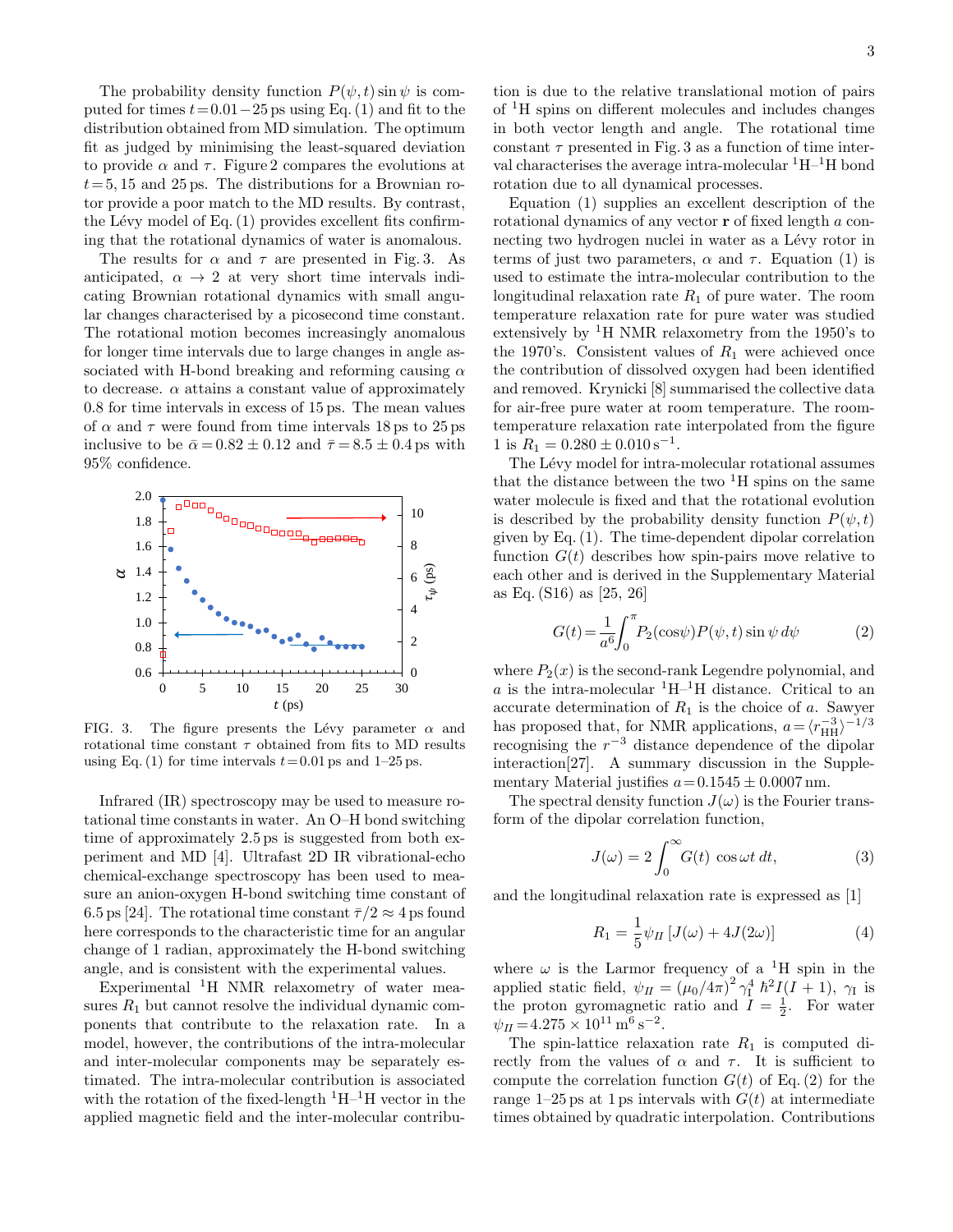beyond 25 ps are negligible indicating that only dynamics with time constants less than 25 ps contribute to the relaxation rate in water (dynamic equilibrium has been attained for  $t \ge 25$  ps and  $P(\psi, t)$  is unchanging). Therefore, the numerical values of  $\alpha$  and  $\tau$  presented in Fig. 3 for times 1–25 ps may be used directly.  $R_{1,\text{intra}}$  is computed using Eqs.  $(2)-(4)$ .

We find  $R_{1,\text{intra}} = 0.183 \,\mathrm{s}^{-1}$  and is independent of frequency over the range 1 kHz–40 MHz. The experimental value of  $R_1$  is  $0.280 \text{ s}^{-1}$  at 28 MHz and at room temperature [8] so that  $R_{1,\text{intra}}/R_1 = 0.65$ . The uncertainties in the dynamical time constants and their impact on  $R_{1,\text{intra}}$ are assessed in the Supplementary Material. Time constants for specific motions may differ from experiment by up to 20% but the single  $\tau$  used here encompasses all dynamics that contribute over a time interval. It is argued that a reasonable estimate of the overall uncertainty of the flexible SPC/E force field to reproduce  $\tau$  is  $\pm 10\%$ . The value of  $\tau$  in Fig. 3 is changed by  $\pm 10\%$  to obtain  $R_{1,\text{intra}}/R_1 = 0.65 \pm 0.07.$ 

The first estimation of the intra-molecular contribution to  $R_1$  in the 1960's treated a molecule as a rotating sphere in a viscous fluid concluding that the intra-molecular contribution was approximately 50% of the total rate [1, 28]. The most recent comparable work is by Calero and coworkers [21] who determined  $R_1$  from MD simulations of water using four different intra- and interatomic force fields. Force field TIP4P/2005 yielded the best estimate of  $R_1$  at room temperature for which  $R_{1,\text{intra}}/R_1 = 0.67$ . Calero *et al* determine both  $R_{1,\text{inter}}$  and the diffusion coefficient from MD simulation. Their diffusion coefficient is 13% lower than the experimental value[29]. It is calculated in the Supplementary Material that, if their MD simulations had yielded the experimental diffusion coefficient, this would yield  $R_{1,\text{intra}}/R_1 = 0.65$ . Calero's overall value for  $R_1$  is 6% lower than the experimental value. The relaxation rate scales as  $a^{-6}$  and this remaining error is probably associated with the quality of the TIP4P/2005 force field to reproduce the  ${}^{1}H-{}^{1}H$  distance.

In summary, the key result is Eq.  $(1)$  which provides the first description of an anomalous  $(Lévy)$  rotor. Equation (1) may be used to model rotational dynamics of pairs of atoms in molecular liquids, molecules with restriction motion such as bio-molecules or proteins, and aqueous ionic complexes. Equation (1) is shown to provide an excellent description of the rotational dynamics of the intra-molecular  ${}^{1}H-{}^{1}H$  vector in water. Water is found to be a highly-anomalous diffuser due to H-bond breaking and reforming characterised by a longtime mean Lévy parameter  $\bar{\alpha} = 0.82 \pm 0.12$ . The headline values for  $R_{1,\text{intra}}/R_1$  obtained here and from Calero *et* al (corrected) are identical, despite different methods of calculation, and found to be  $65 \pm 7\%$ .

This work has received funding from the European

Union Horizon 2020 Research and Innovation Programme under the Marie Skłodowska-Curie Innovative Training Networks programme grant agreement No. 764691.

- [1] A. Abragam, Principles of nuclear magnetism (Clarendon Press, Oxford, 1961).
- [2] J. Ropp, C. Lawrence, T. Farrar, and J. Skinner, J. Am. Chem. Soc. 123, 8047 (2001).
- [3] J. Qvist, C. Mattea, E. P. Sunde, and B. Halle, J. Chem. Phys. 136, 204505 (2012).
- [4] H. Bakker and J. Skinner, Chem. Rev. 110, 1498 (2010).
- [5] M. Flämig, M. Hofmann, N. Fatkullin, and E. Rössler, J. Phys. Chem. B 124, 1557 (2020).
- $[6]$  P. Lévy, *Theorie de l'addition des variables aléatoires* (Gauthier-Villiers, Paris, France, 1937).
- [7] C. Tsallis, Physics World **10**, 42 (1997).
- [8] K. Krynicki, Physica 32, 167 (1966).
- [9] P. J. W. Debye, Polar molecules (Chemical Catalog Company, Incorporated, 1929).
- [10] N. Bloembergen, E. M. Purcell, and R. V. Pound, Phys. Rev. 73, 679 (1948).
- [11] E. Ivanov, Sov. Phys. JETP **18**, 1041 (1964).
- [12] D. Laage and J. T. Hynes, Science **311**, 832 (2006).
- [13] D. Laage and J. T. Hynes, Chem. Phys. Lett. 433, 80 (2006).
- [14] D. Laage and J. T. Hynes, Proc. Natl. Acad. Sci. 104, 11167 (2007).
- [15] D. Laage and J. T. Hynes, J. Phys. Chem. B 112, 14230 (2008).
- [16] D. Laage and J. T. Hynes, J. Phys. Chem. B 112, 7697 (2008).
- [17] I. Popov, P. B. Ishai, A. Khamzin, and Y. Feldman, Phys. Chem. Chem. Phys. 18, 13941 (2016).
- [18] R. Böhmer, G. Diezemann, G. Hinze, and E. Rössler, Progress in nuclear magnetic resonance spectroscopy 3, 191 (2001).
- [19] U. Tracht, A. Heuer, and H. W. Spiess, The Journal of chemical physics 111, 3720 (1999).
- [20] P. Mark and L. Nilsson, J. Phys. Chem. A 105, 9954 (2001).
- [21] C. Calero, J. Martí, and E. Guàrdia, J. Phys. Chem. B 119, 1966 (2015).
- [22] S. Plimpton, LAMMPS Molecular Dynamics Simulator available online at https://lammps.sandia.gov/ (accessed: April 2021).
- [23] W. G. Hoover, Phys. Rev. A **31**, 1695 (1985).
- [24] D. E. Moilanen, D. Wong, D. E. Rosenfeld, E. E. Fenn, and M. Fayer, Proc. Natl. Acad. Sci. 106, 375 (2009).
- [25] A. Messiah, Quantum Mechanics (North Holland Press, 1965).
- [26] C. Sholl, J. Phys. C: Solid State Physics 7, 3378 (1974).
- [27] D. W. Sawyer, private communication.
- [28] L. D. Favro, Phys. Rev. **119**, 53 (1960).
- [29] K. Krynicki, C. D. Green, and D. W. Sawyer, Faraday Discuss. Chem. Soc. 66, 199 (1978).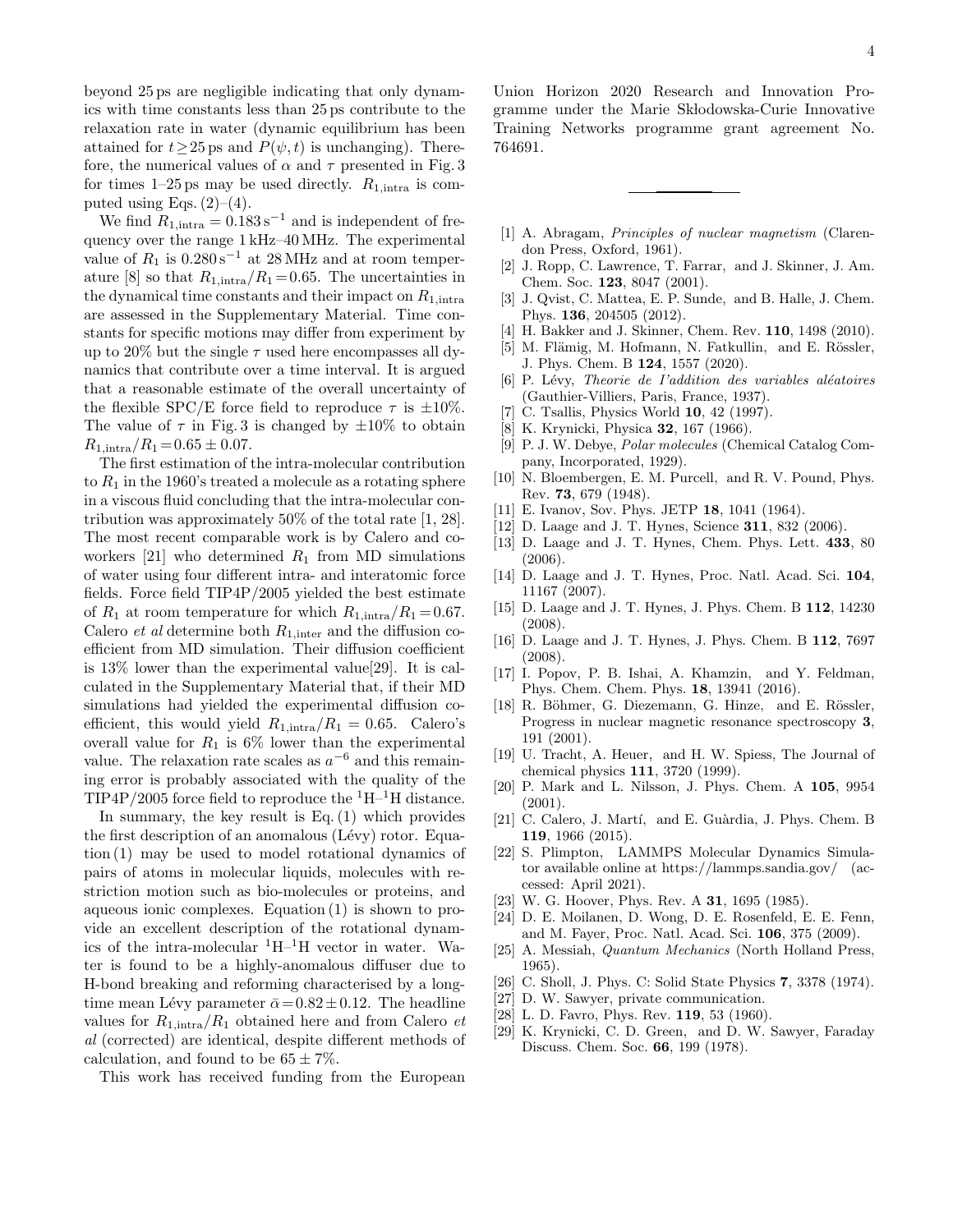### THE PROBABILITY DENSITY FUNCTION FOR A LÉVY ROTOR

The objective is to derive a general expression for the angular probability density function  $P(\psi, t)$  which describes the anomalous diffusion of a fixed-length rotor as illustrated in Fig. S1.



FIG. S1: In (a), a water molecule is positioned at  $t = 0$  with hydrogen spins linked by a vector  $r_0$ . In (b) the molecule moves for a time t and r links the same two hydrogen spins.  $\psi$  is the smallest angle between the two vectors as shown in (c).

In Fig.  $S1(a)$ , at  $t = 0$ , a pair of water protons are connected by the vector  $r_0$ . The molecule undergoes rotational and translational motion and, at time t, the same two protons are separated by a vector r. Note that  $|\mathbf{r}| = |\mathbf{r}_0|$  always. The change in angle of the two vectors is  $\psi$  as shown in Fig. S1(c).

Initially, some standard results for one-dimensional (1D) diffusion of a single particle are reviewed. The probability density  $p(x, t|x_0)$  describing the motion of a particle in 1D located at  $x_0$  at  $t=0$  is the solution to the Fokker–Planck diffusion equation  $\partial p/\partial t = D\partial^2 p/\partial x^2$  as

$$
p(x,t|x_0) = \frac{1}{(8\pi Dt)^{1/2}}e^{-(x-x_0)^2/8Dt}
$$
\n(S1)

where D is the diffusion coefficient. Shortly, x will be replaced by angle  $\psi$ . It is evident from Fig. S1 that  $\psi_0 = 0$ always, and so henceforth  $x_0 = 0$ . At time t,

$$
p(x,t) = \frac{1}{(8\pi Dt)^{1/2}} e^{-x^2/8Dt}.
$$
 (S2)

The distribution in space is now examined at time  $t$  with  $a=2Dt$  so that

$$
p(x) = \frac{1}{2(a\pi)^{1/2}}e^{-x^2/4a} = \frac{1}{2\pi}\int_{\infty}^{\infty}e^{-ak^2}\cos kx \, dk
$$
 (S3)

where the second expression presents the Fourier transform of the Gaussian function  $p(x)$ . It is noted that a stable symmetric Lévy distribution centered at  $x = 0$  may be written

$$
L_{\alpha}(x) = \frac{1}{2\pi} \int_{\infty}^{\infty} e^{-a|k|^{\alpha}} \cos kx \, dk \tag{S4}
$$

where  $\alpha$  is the Lévy parameter used in main article [1]. Clearly  $p(x)=L_2(x)$ , an equation that is exploited later.

The particle is now confined to a half-space  $0 \le x \le h$ . The Fokker–Planck diffusion equation must be solved using the boundary conditions that  $P(x,t) = 0$  and  $\partial P(x,t)/\partial x = 0$  at  $x=0,h$ . This calculation is presented by Carslaw [2]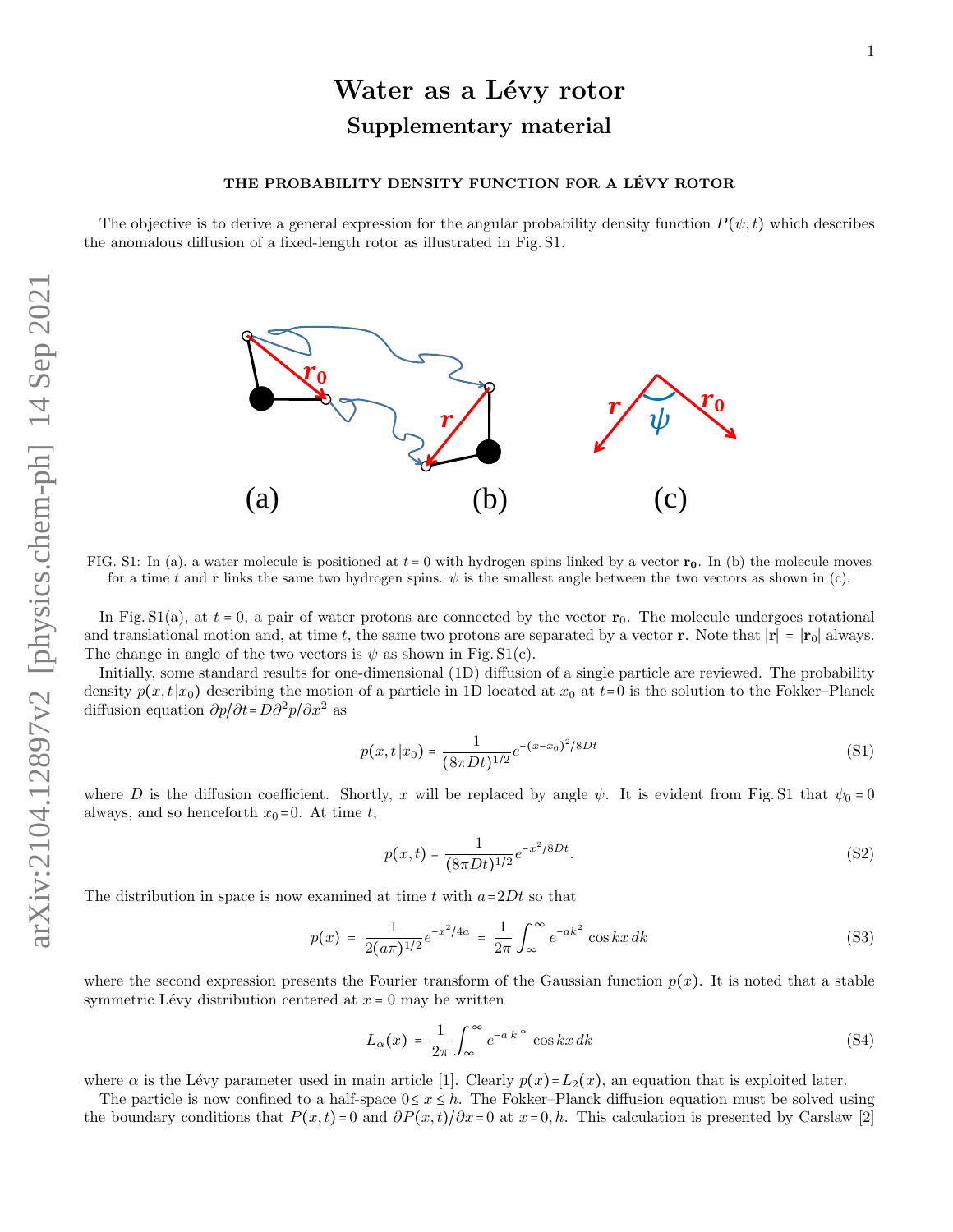and reproduced by Bickel [3] to obtain

$$
p_c(x,t) = \frac{1}{h} \left[ 1 + 2 \sum_{p=1}^{\infty} e^{-Dp^2 \pi^2 t / h^2} \cos \frac{p \pi x}{h} \right].
$$
 (S5)

The boundary conditions unsurprisingly lead to a series solution expression as the sum of Fourier terms. Equation (S5) is normalised provided the a priori probability density of a particle being found at position x within  $0 \le x \le h$  is uniform.

Attention is now turned to the evolution of the angle  $\psi$ . Simple models describing the angular time evolution treat  $\psi$  as executing a Brownian random walk of small angular steps. Such models are limited to short times because  $\psi$  can become arbitrarily large whereas  $\psi$  is bounded;  $\psi$  cannot take values less than zero or greater than  $\pi$ . An expression for the time-dependent probability density function  $P(\psi, t)$  that describes the evolution of the angle  $\psi$  subject to the conditions  $\psi = 0$  at  $t=0$  and  $0 \le \psi \le \pi$  may be found by adapting Eq. (S5) to the bounded rotor by changing the coordinate x to angle  $\psi$  and h to  $\pi$  to yield

$$
P_B(\psi, t) = N(t) \left[ 1 + 2 \sum_{p=1}^{\infty} e^{-p^2 t/\tau} \cos p\psi \right].
$$
 (S6)

The 1D diffusion constant D becomes  $\tau^{-1}$  where  $\tau$  is a rotational time constant.  $\tau/2$  represents the mean time for a rotor to move through an angle of one radian. The subscript B on the angular probability density function affirms Eq. (S6) as applicable to Brownian rotors.

In contrast to the linear system, the a priori probability density of a rotor moving through an angle  $\psi$  is not uniform. If two vectors are placed at random from the center of a sphere to its surface, the angular separation is distributed as sin  $\psi$ . The transformation from variable x to angle  $\psi$  therefore necessitates a time-dependent normalisation constant  $N(t)$  which ensures that

$$
\int_0^{\pi} P(\psi, t) \sin \psi \, d\psi = 1 \tag{S7}
$$

for all t. The normalisation term  $N(t)$  is

$$
N(t) = \frac{1}{2} \left[ 1 - 2 \sum_{p=2,4...}^{\infty} \frac{e^{-p^2 t/\tau}}{(p^2 - 1)} \right]^{-1}.
$$
 (S8)

Equation (S6) provides the rotational probability density function for a Brownian rotor including angular boundary conditions in terms of a rotational time constant  $\tau$ . The summation in Eq. (S6) is a Fourier series that mirrors the Fourier integral of Eq.  $(S3)$  with the summation index p taking the role of the Fourier variable k. The Lévy distribution Eq. (S4) differs from the Fourier integral representation of the Gaussian distribution of Eq. (S3) only by the Lévy parameter  $\alpha$  which replaces the "2" on the Fourier variable. It follows therefore that anomalous (Lévy) diffusion is described by Eq. (S6) by replacing the "2" on the series index p by the Lévy coefficient  $\alpha$ , thus

$$
P_L(\psi, t) = N(t) \left[ 1 + 2 \sum_{p=1}^{\infty} e^{-p^{\alpha} t/\tau} \cos p\psi \right].
$$
 (S9)

Finally, the normalisation term  $N(t)$  becomes

$$
N(t) = \frac{1}{2} \left[ 1 - 2 \sum_{p=2,4...}^{\infty} \frac{e^{-p^{\alpha}t/\tau}}{(p^2 - 1)} \right]^{-1}.
$$
 (S10)

Equation (S9) is the key result. This expression can be used to describe the anomalous rotational diffusion of any molecular bond or, indeed, of any vector connecting one atom to another in a liquid.

### THE DIPOLAR CORRELATION FUNCTION FOR A LÉVY ROTOR

The nuclear magnetic resonance (NMR) relaxation rate measured from water includes a contribution due to the rotational motion of pairs of intra-molecular proton spins. The key to developing a model describing the frequency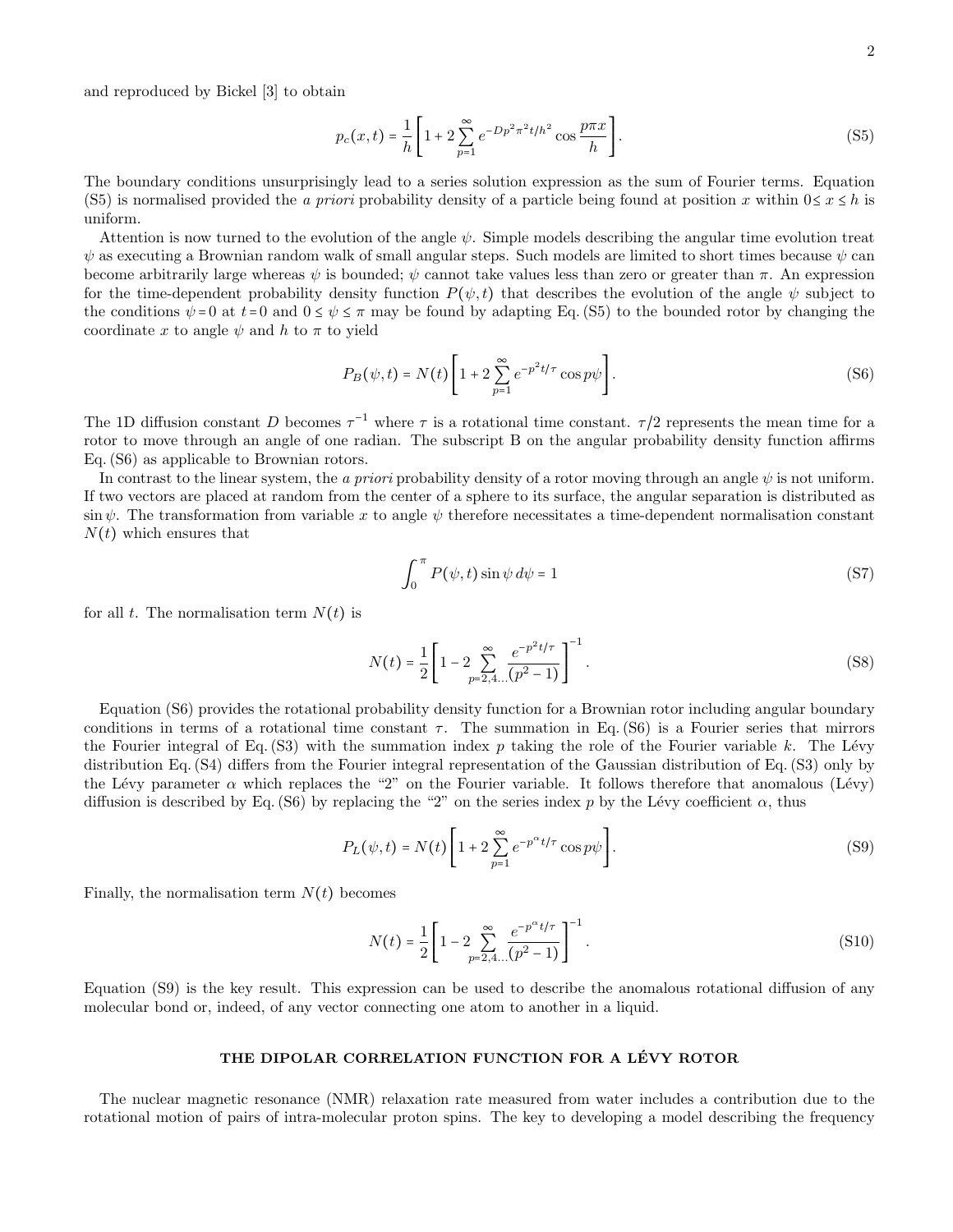$$
G(t) = \left\langle \frac{P_2(\cos\psi)}{r_0^3 r^3} \right\rangle \tag{S11}
$$

where  $P_2(x) = \frac{1}{2}(3x^2-1)$  is the second-rank Legendre polynomial. Introducing a space- and time-dependent probability density function yields an equivalent expression

any sample with randomly-oriented fluid spaces,  $G(t)$  is determined from [4, 5]

$$
G(t) = \int_{\mathbb{R}^3} \int_{\mathbb{R}_0^3} \frac{P_2(\cos \psi)}{r_0^3 r^3} P(\mathbf{r}, t \cap \mathbf{r}_0) d^3 \mathbf{r}_0 d^3 \mathbf{r},
$$
\n(S12)

where  $P(\mathbf{r}, t \cap \mathbf{r}_0)$  is the probability density function describing the probability distribution of pairs of spins separated by  $\mathbf{r}_0$  at  $t = 0$  and by  $\mathbf{r}$  at time t. The subscript 0 on all quantities indicates the value at  $t = 0$ .  $P(\mathbf{r}, t \cap \mathbf{r}_0)$  may be expanded as

$$
P(\mathbf{r}, t \cap \mathbf{r}_0) = P(\mathbf{r}_0) P(\mathbf{r}, t \mid \mathbf{r}_0)
$$
\n(S13)

where  $P(\mathbf{r}, t \mid \mathbf{r}_0)$  is the time-dependent conditional probability density function describing a spin pair separated by **r** at time t given that the same pair was separated by  $\mathbf{r}_0$  at  $t = 0$ .  $P(\mathbf{r}_0)$  is the a priori probability density describing the probability per unit volume of finding a spin pair, equivalent to the reciprocal of the "volume per spin" equal to  $N_H$ , the number of spins per unit volume.

The intra-molecular <sup>1</sup>H–<sup>1</sup>H distance in water is assumed to be constant so that  $|\mathbf{r}| = |\mathbf{r}_0| = a$ , and  $P(r_0) = N_H \delta(r_0-a)$ . Since  $\psi = 0$  at  $t = 0$ , both  $\mathbb{R}_0^3$  and  $\mathbb{R}^3$  integrals can be executed, save for the integral involving  $\psi$  yielding,

$$
G(t) = \frac{4\delta N_H}{a^4} \int_0^{\pi} P_2(\cos\psi) P(\psi, t) \sin\psi \, d\psi.
$$
 (S14)

A numerical Fourier transformation of  $G(t)$  using equations (S9)-(S10) for  $P(\psi, t)$  yields the spectral density function  $J(\omega)$  and then the relaxation rate  $R_1$  as described in the main text.

In the case of the intra-molecular  ${}^{1}H-{}^{1}H$  rotor in water, a suitable value for the distance  $\delta$  can be obtained.  $\delta$  is the effective thickness of the shell at radius a and appears in the execution of the volume integrals leading to Eq.  $(S14)$ . Since  $P_2(\cos\psi) = 1$  at  $t=0$ , it is trivial to show that  $G(0) = 4\delta N_H a^{-4}$  from Eq. (S14). Equation (S11) gives  $G(0) = a^{-6}$ and so

$$
\delta = \frac{1}{4N_H a^2} \tag{S15}
$$

and Eq. (S14) reverts to

$$
G(t) = \frac{1}{a^6} \int_0^{\pi} P_2(\cos\psi) P(\psi, t) \sin\psi \, d\psi.
$$
 (S16)

The  $a^{-6}$  dependence is indicative of a particle-particle dipolar interaction.

# CONSISTENCY OF THE LÉVY MODEL FOR  $G(t)$  WITH ALTERNATIVE MODELS

The Lévy model presented here is a more generalised model that incorporates other, simpler, models in the literature. Previous determinations of the dipolar correlation function  $G(t)$  have either assumed Brownian dynamics or restricted consideration to  $\alpha$ =1 (Cauchy-Lorentz dynamics).

A Brownian rotor uses Eqs. (S6) and (S8) so that

$$
P(\psi, t) = N(t) \left[ 1 + 2 \sum_{p=1}^{\infty} e^{-p^2 t/\tau} \cos p\psi \right].
$$
 (S17)

Equation (S17) is substituted into Eq. (S16) and the elementary integrals are executed. Inserting the normalisation term and expanding the exponentials as a series produces (computer algebra is useful here)

$$
G(t) = \frac{8}{15a^6} \left[ e^{-4t/\tau} + \frac{2}{3} e^{-8t/\tau} + \left(\frac{2}{3}\right)^2 e^{-12t/\tau} \dots \right].
$$
 (S18)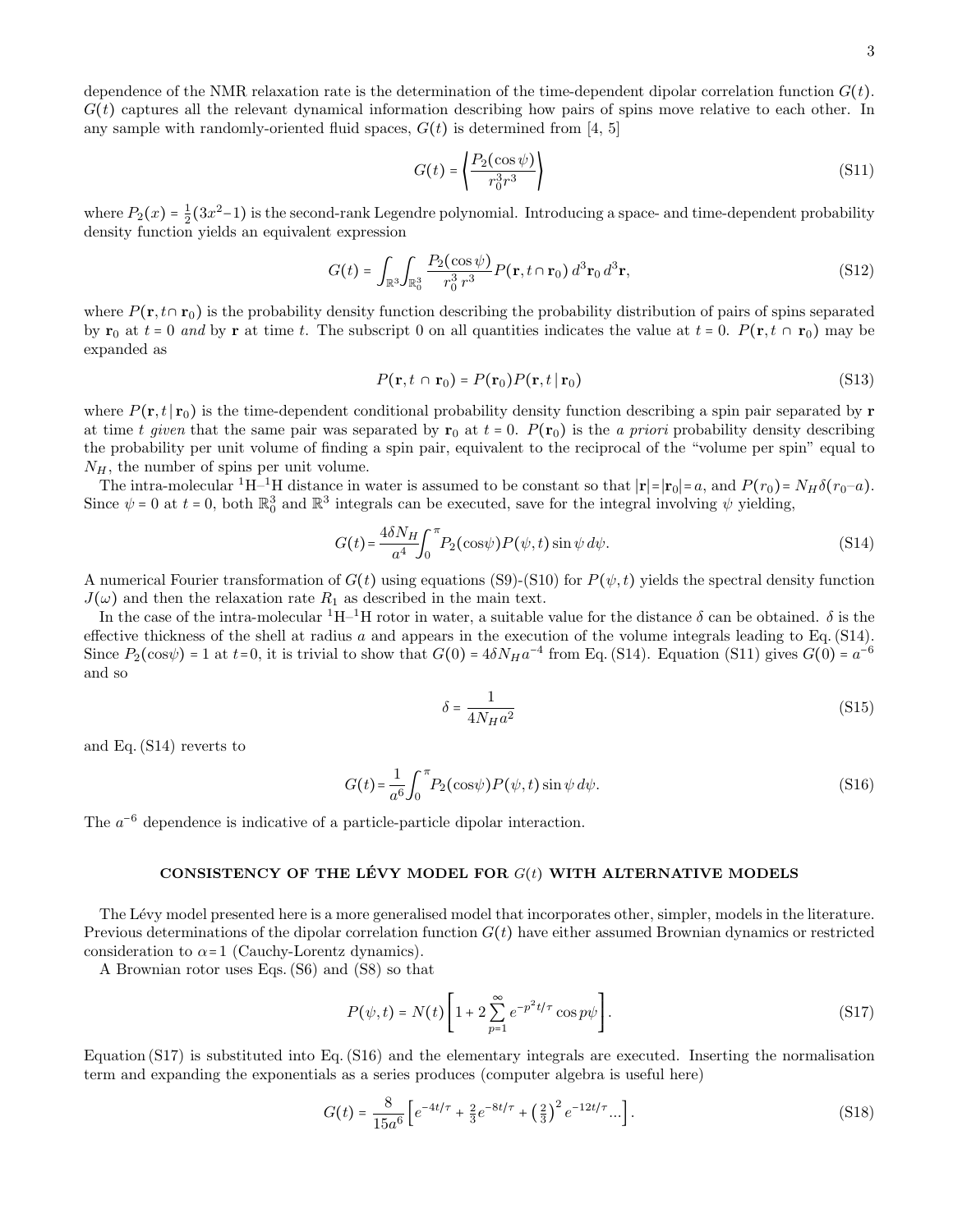It is often sufficient to consider just the first two terms of the expansion. The bi-exponential form for  $G(t)$  has been widely used as an improvement to a single-exponential correlation function as a description of field-cycling dispersion curves and in the study of anisotropic dynamics [6–8]. Note that it is the inclusion of the angular boundary conditions  $0 \le \psi \le \pi$  that provide the source of the exponential series expression of Eq. (S18).

# PROTON-PROTON SEPARATION IN A MOLECULE OF  $\rm{H_2^{16}O}$  IN THE LIQUID STATE

In the following section, justification for the choice of a for the  $^1H^{-1}H$  distance in water is made. This text is adapted from a draft paper by David Sawyer and Kaz Krynicki (deceased) on translational diffusion in liquid water.

The selection of an accurate value for the proton–proton separation,  $r_{HH}$ , in the  $H_2^{16}O$  molecule in liquid water is a crucial step in the determination of the intra-molecular contribution to the spin-lattice relaxation rate in water. Even small inaccuracies in its value quickly lead to significant errors when raised to the power six, as in Eq. (S16).

An examination of the NMR literature on water reveals that the values of  $r_{HH}$  employed range from 0.151 to 0.163 nm. Such a variation stems, in part, from the physical state involved, the isotopomer under investigation, the differing techniques used for its determination along with the associated motional averages, for example;  $(r_{\text{HH}}^{-1})^{-1}$  from scattering experiments,  $\langle r_{\text{HH}}^{-2} \rangle^{-1/2}$  from rotational spectroscopy and  $\langle r_{\text{HH}}^{-3} \rangle^{-1/3}$  from NMR [9, 10].

The use of  $\langle r_{\text{HH}}^{-3} \rangle^{-1/3}$  for NMR applications stems of course from the  $r^{-3}$  dipolar interaction between spins. Recognition that the <sup>1</sup>H–<sup>1</sup>H distance is distributed about a mean immediately highlights that  $\langle r_{\text{HH}}^{-3} \rangle^{-1/3} \neq \langle r_{\text{HH}} \rangle$ . It can be shown that a motional correction to  $\langle r_{\text{OH}}^{-3} \rangle^{-1/3}$  gives an enhancement of 7.7% when raised to the sixth power, as compared with an equilibrium value [11]. However, the situation for the unbonded distance  $r_{\text{HH}}$  is more complex as not only do the vibrational modes, both symmetric and asymmetric, contribute but so does the bending or scissor mode of each OH bond.

In a detailed *ab initio* quantum-mechanical study of  $H_2$ <sup>16</sup>O liquid, Czakó *et al* [10] demonstrated that the various motional averages are related through the inequality: mean  $\langle r \rangle > \langle r^{-1} \rangle^{-1} > \langle r^{-2} \rangle^{-1/2} > \langle r^{-3} \rangle^{-1/3} > r_e$  where  $r_e$  represents the equilibrium value. These motional averages in the case of  $r_{OH}$  extended over a range of  $2\%$ . The corresponding difference for  $r<sub>HH</sub>$  appears to be more than 3%. Czakó also demonstrated that the OH bond shortens on deuteration and that the root-mean-square vibrational amplitude of  $r_{HH}$  exceeds that of  $r_{OH}$ . He also quantified the effect of temperature on bond length, enabling us to say it will be inconsequential for our purposes. Accordingly, a selection of literature values of  $r<sub>HH</sub>$  have been gathered, mindful of accuracy, which are presented in table I, along with several small adjustments made in the spirit of reference [9].

| Source                 | Technique                         | Experimental<br>value<br>(nm)                                    | Deuteration<br>adjustment<br>$(\%)$ | Motional average<br>adjustment<br>$(\%)$ | Resulting value of<br>$(r^{-3})^{-1/3}$<br>(nm) |
|------------------------|-----------------------------------|------------------------------------------------------------------|-------------------------------------|------------------------------------------|-------------------------------------------------|
| Ichikawa et al [12]    | Neutron<br>scattering             | $\langle r_{\rm D-D}^{-1} \rangle^{-1} =$<br>$0.155 \pm 0.001$   | $+0.5$                              | $-0.3$                                   | 0.1573                                          |
| Tomberli et al [13]    | Neutron and<br>X-ray scattering   | $\langle r_{\rm H-H}^{-1} \rangle^{-1} =$<br>$0.1539+0.0002$     | n/a                                 | $-0.3$                                   | 01534                                           |
| Kameda et al [14]      | Neutron<br>scattering             | $\langle r_{\rm H-H}^{-1} \rangle^{-1} =$<br>$0.153 \pm 0.002$   | n/a                                 | $-0.3$                                   | 0.1525                                          |
| Baianu et al [15]      | NMR.<br>lineshape $(a)$           | $\langle r_{\rm H-H}^{-3} \rangle^{-1/3}$ =<br>$0.155 \pm 0.001$ | n/a                                 | n/a                                      | 0.155                                           |
| Lang <i>et al</i> [16] | NMR.<br>relaxation <sup>(b)</sup> | $\langle r_{\rm H-H}^{-3} \rangle^{-1/3} =$<br>0.156             | n/a                                 | n/a                                      | 0.156                                           |

TABLE I: A log of selected literature values of the intramolecular hydrogen separation in molecules of  $H_2^{16}O$  in the liquid state with adjustments for deuteration and motional averaging.

 $(a)$ Values obtained from solutions of LiCl and LiBr in the glass state at 100 K and relate to interstitial water molecules rather than the molecules of hydration. Effects of libration estimated to be <1% and were ignored by the authors.

(b)Values obtained from relaxation rate maxima at 200 K and 200 MPa where the inter and intramolecular contributions to relaxation were separated. Such pressures and temperatures are believed to have a minimal effect on the value of  $r_{\rm HH}$  [10].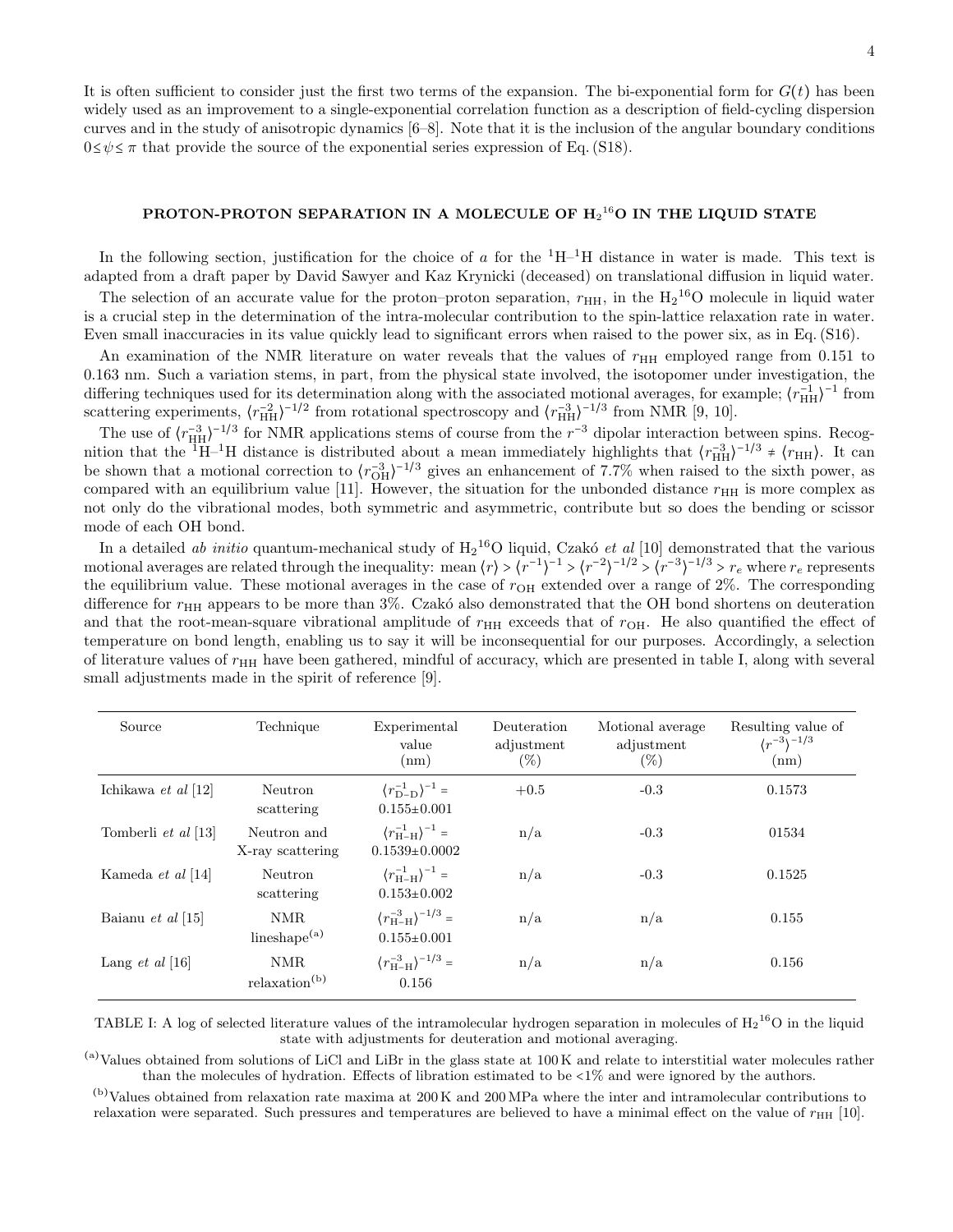Based on the above considerations, the mean value of the desired  $\langle r^{-3} \rangle^{-1/3}$  separation for water is found to be  $0.1548 \text{ nm}$  with an estimated (SDOM) error of  $\pm 0.0005 \text{ nm}$ .

### ESTIMATING THE RELAXATION RATE UNCERTAINTIES

Estimating the relaxation rate uncertainties is challenging due to the complexity of both the dynamics and the process for converting the dynamical time constants to  $R_1$ . Calero *et al*[17] provide the most relevant comparison to our work. Calero et al used molecular dynamics (MD) simulation to compute, directly from simulation, the intraand inter-molecular contributions to  $R_1$ . They found  $R_1 = 0.263 s^{-1}$  with  $R_{1,\text{inter}}/R_1 = 0.33$  for the TIP3P/2005 potential energy set. The bulk diffusion coefficient D was  $2.0\times10^{-9}$  m<sup>2</sup>/s at 298 K, lower than the experimental value of  $2.3 \times 10^{-9} \text{ m}^2/\text{s} [18]$  by 13%.

The impact on  $R_{1,\text{inter}}$  of a diffusion coefficient can be calculated using the Hwang-Freed formalism[19]. The Hwang-Freed model is a continuum model of diffusion that disallows particles to diffuse through each other. The Hwang-Freed expression yields  $R_{1,\text{inter}}$  via an analytic expression which is dependent on D and a distance-of-nearestapproach parameter  $d_{\text{HF}}$ .  $d_{\text{HF}}$  is taken as the value which provides the same  $R_{1,\text{inter}}$  as Calero *et al* using first  $D = 2.0 \times 10^{-9} \text{ m}^2/\text{s}$ . It is found that  $d_{\text{HF}} = 0.140 \text{ nm}$ .  $d_{\text{HF}}$  is now fixed at this value and the diffusion coefficient increased to  $D = 2.3 \times 10^{-9} \text{ m}^2/\text{s}$ . As a consequence,  $R_{1,\text{inter}}/R_1$  changes from 33% to 35% and therefore  $R_{1,\text{intra}}/R_1$ from 67% to 65%. A 13% increase in the diffusion time constant translates to a 2% reduction in the fraction of  $R_1$ associated with intra-molecular motion.

The intra-molecular contribution to the relaxation rate is more sensitive to dynamical time constants and depends on the interplay of many types of motion. Our Lévy model is fit to angular probability density functions generated from MD simulations of water using the flexible SPC/E potential set. Our estimate of uncertainty requires an evaluation of the difference between the time constants from MD and experiment for those dynamics that contribute to the angular rotation of the  ${}^{1}H-{}^{1}H$  vector.

Toukan and Rahman in 1985[20] compared MD results using the flexible SPC/E potential set to experiment and concluded that time constant uncertainties lay in the range  $\pm 10$ –15% (see Table II). Praprotnik *et al* compared bond stretch, bend and librations with the output of MD simulations also using the flexible SPC/E model. Ropp and coworkers[6] undertook both quadrupole NMR measurements and MD simulations of water using the SPC/E potential set for  $D_2$ <sup>17</sup>O enriched water. These authors evaluated the time integral of the second-rank rotational time-correlation function for the O–D bond vector suggesting that SPC/E underestimates the time constant by about 20% at 300 K. Finally, because molecular tumbling due to collisions also contributes to  $R_{1,\text{intra}}$ , the diffusion coefficient obtained from the present MD simulations  $(1.90 \times 10^{-9} \text{ m}^2/\text{s})$  is compared with the experimental value of  $2.3 \times 10^{-9} \text{ m}^2/\text{s}$ [18]. The diffusion *time constant* is  $17\%$  too long.

| Source                       | type of motion | uncertainty in<br>time constant |
|------------------------------|----------------|---------------------------------|
| Toukan and Rahman [20]       | general        | $\pm 10 - 15\%$                 |
| Praprotnik <i>et al</i> [21] | stretch        | $+1\%$                          |
| Praprotnik <i>et al</i> [21] | bend           | $-9\%$                          |
| Praprotnik <i>et al</i> [21] | librations     | $-20\%$                         |
|                              | $O-D$ bond     | $-20\%$                         |
| this work                    | diffusion      | $+17\%$                         |

TABLE II: Estimated uncertainty in dynamical time constants from MD for the flexible SPC/E potential for liquid water. The percentages represent the deviation of the MD value from experiment.

There are time constants associated with each of many dynamical processes, each important over different time scales. Some time constants are too long, some too short. We suggest that a combined uncertainty of  $\pm 10\%$  is reasonable based on limited evidence.  $R_{1,\text{intra}}/R_1$  is therefore re-evaluated with  $\tau$  10% longer and shorter than the values presented in Fig. 3 as described in the main article. The result is an estimated uncertainty of  $\pm 7\%$  to the headline value of  $R_{1,\text{intra}}/R_1$ .